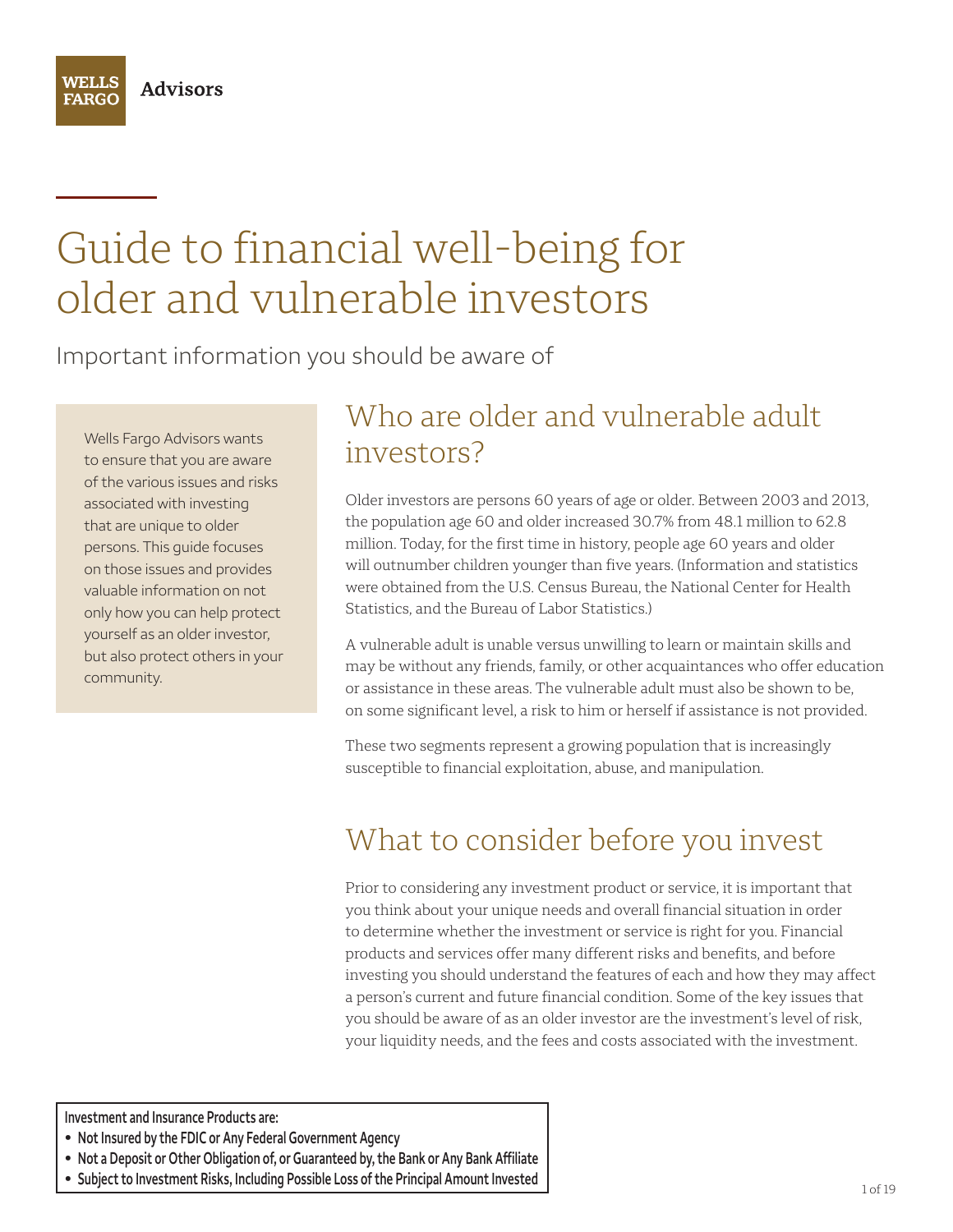You should also fully understand interest rates and general expenses, your income needs, and the overall risk that you can afford to bear with the investment. Each of these and other concerns are described in depth as follows.

Risk — Different investment vehicles incorporate varying levels of risk. Generally, investments designed to preserve capital entail less investment risk than investments designed to increase wealth. Investments that are growth vehicles generally take on more risk to meet their objectives. These types of investments may be more suitable for investors with a long-term investment horizon and who wish to take additional risk to help grow their portfolio. Older investors typically have shorter-term investment horizons and are more interested in preservation of capital. Vulnerable adults may vary in age and may have a long-term growth or conservative growth investment strategy. If this describes you, you should consider limiting the amount of risk that you will be exposed to as a result of any investment. Before you invest, make sure to ask your financial advisor questions about the various risk factors associated with using a specific financial product or service.

 $Liquidity - As$  you grow older, it may be increasingly important for you to have access to your investments and be able to convert them into cash quickly in case of emergency or need for additional income. Liquidity is the ability to convert an asset into cash quickly. Many types of assets are fairly liquid and can be converted into cash easily. Some assets are less liquid and may not be easily converted into cash when you need it. Investments that are less liquid may also impose significant fees or early withdrawal penalties to access your funds, which will decrease the amount of cash you receive. It is important that you assess your overall liquidity needs and, in turn, fully understand any liquidity limitations of any financial product or service prior to investing.

Fees, commissions, and administrative expenses — The majority of investments have fees and expenses associated with purchasing and, in some instances, holding and eventually selling a security. Most investments incur an up-front commission at the time of purchase. Some investments have a built-in or annual ongoing expense charged as a management or maintenance fee. Also, a number of investments charge a fee or sales charge to sell your position. If you are transferring mutual funds from one financial firm to another, your new financial firm may not be able to hold some funds. In these instances, you may continue to hold the funds at the previous firm or liquidate the positions. If you liquidate the positions, you may be charged a fee or commission for the transaction.

In addition to commissions or fees, many firms also charge administrative fees to hold your account or process certain transactions. These fees may include shipping and handling fees, annual account fees, and processing fees. It is important that as an older investor and/or vulnerable adult you understand all fees and expenses associated with your accounts and transactions prior to transacting business with a financial firm.

It is essential that you discuss fees and expenses associated with any investment, service, or account with your financial advisor in order to fully understand what you may be charged for a purchase or sale, as well as to hold the investment. These fees and expenses can be significant and can erode your account's value.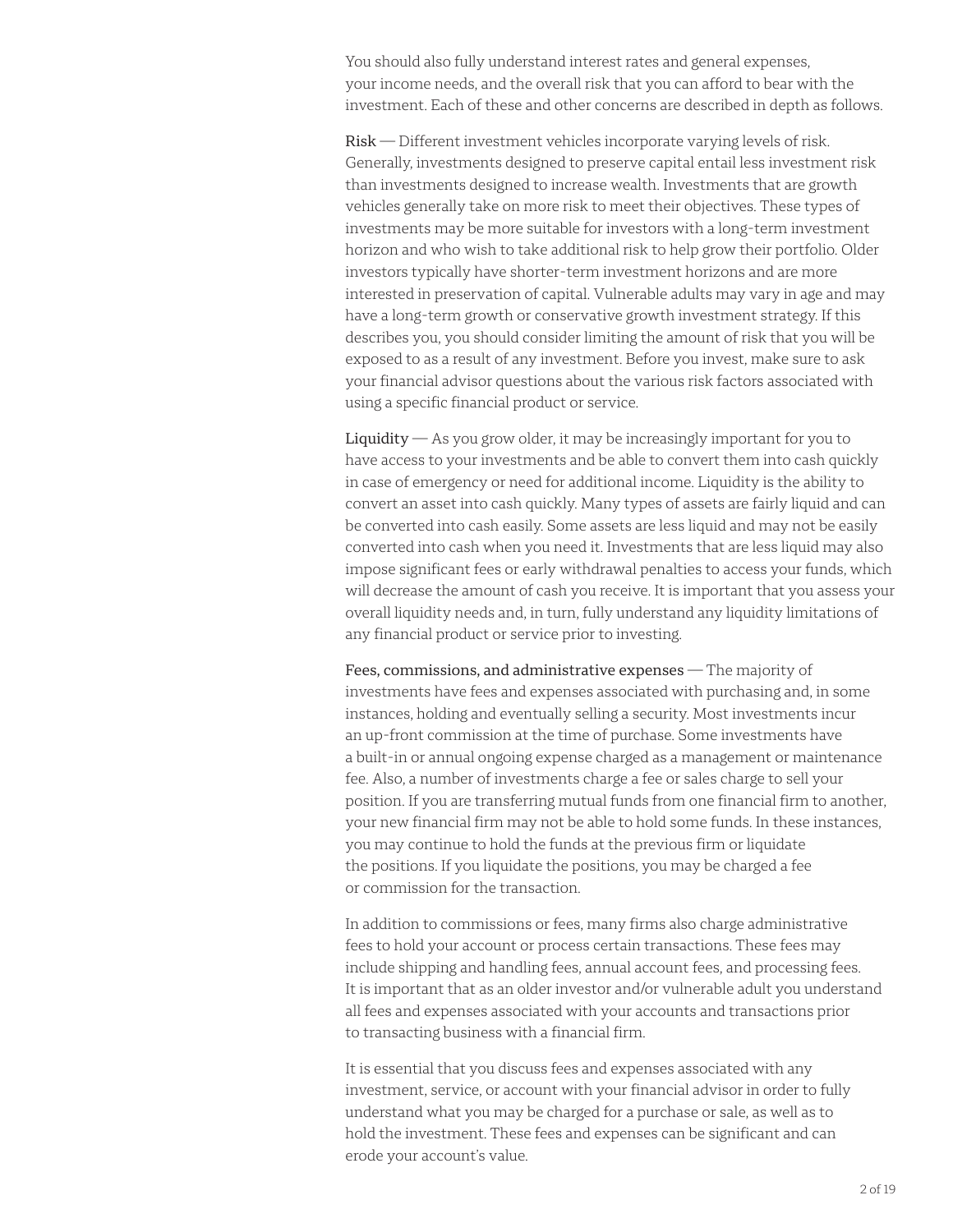Debt — You should consider the amount of debt you have prior to investing. This includes margin, securities-backed loans, mortgages, auto loans, and credit cards. Lines of credit with high interest rates and high payment amounts may reduce your ability to meet additional unexpected expenses. You should discuss your current liabilities and financial needs with your financial advisor prior to investing or to creating a portfolio strategy.

Interest rates — In addition to fees and expenses associated with transactions in your account, it is important to consider any interest rates associated with various services provided to you. Margin accounts, although typically not suitable for older investors due to the additional risk exposure, have high interest rates that can fluctuate drastically and erode the value of your account as well as affect your ability to pay back the loan. Due to the high rates and additional risk, borrowing on margin may not be suitable for an older investor. As a result, you should fully understand how margin works by reading the "Margin Disclosure Statement" and talking with your financial advisor prior to considering the use of margin.

Income needs — Income needs are important factors to consider. Many older and vulnerable adult investors have a limited income stream, and any investment decision should consider how that investment will affect your ability to fulfill current and future needs. As a result, you should consider the following questions:

- Will purchasing this investment change my current income situation?
- Will I have access to these funds in case of an emergency?
- Will the fees and expenses erode my income?

It is important that you prepare yourself for changes in interest rates and market conditions that may affect your income stream. You should generally not rely solely on investments to serve as the only source of income, as the yield and value may fluctuate, potentially decreasing any income paid to you and the overall value of your savings.

As with any investment decision, it is important that you discuss all relevant factors and risks with your financial advisor prior to investing. It is even more important that, as an older investor or vulnerable adult, you clearly and fully understand each factor and how it affects your unique needs. Your financial advisor can help you fully understand any investment products or services that may be suitable for your financial goals prior to making a decision.

# Why older and vulnerable adult investors are frequent targets for investment fraud or financial exploitation

Sadly, older investors and vulnerable adults are common targets of fraud and financial exploitation. Exploiters often target older and vulnerable individuals because they typically have built substantial wealth over time, including in their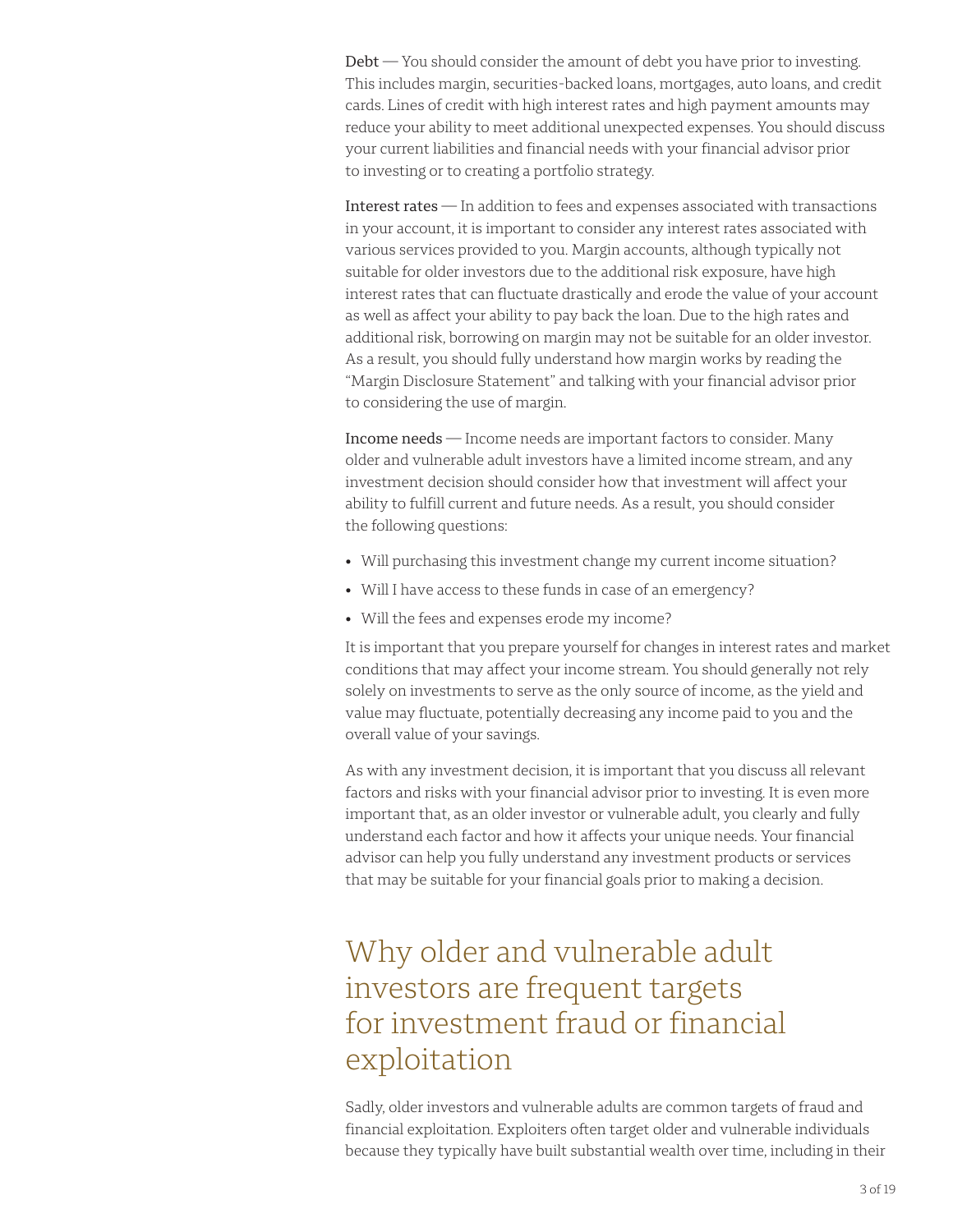home and savings and investment accounts. These exploiters generally utilize a number of methods to catch your attention, including pop-up ads, phone calls, emails and personal sales pitches, all designed to assist them in gaining access to your money. A large percentage of financial exploitation occurs by a relative or "person of trust" to the older or vulnerable person. Financial exploitation may be a result of physical intimidation or abuse (or intent to abuse) by these "trusted individuals." There are a number of factors that people seeking to financially exploit older and vulnerable persons count on in their fraudulent activities. Some of these factors specific to older and vulnerable people are listed below.

- Older and vulnerable people are often trusting Many older individuals grew up in an environment of mutual trust and respect for friends and coworkers. Some vulnerable individuals have grown up in an environment with caregivers or with services that help overcome their vulnerabilities. In most cases, people who want to take advantage will gain trust and credibility through caregiving, friends, or various affinity groups.
- Older people may be alone during the day  $-$  Many older persons are likely to be alone during the day with little or no family support. Some people attempt to take advantage of this by befriending their victims and providing the attention that the targeted victims may be lacking in their day-to-day activities in order to gain their trust and access to their savings.
- Older persons are often home to answer the door or the phone People looking to defraud older people typically call or visit the house during the day because they think that the older person will be home and available to speak to them. Once they engage the older person in conversation, they have the opportunity to gain their trust and potential access to their investments.
- Older persons may be reluctant to report fraud Finally, older and vulnerable people are more likely subject to investment fraud because predators rely on their reluctance to report illegal activities. Predators continue to prey on older and vulnerable people in the community.

The first step to take to avoid being exploited or a victim of fraud is to understand why an exploiter actively focuses on the older and vulnerable population. Criminals use the situations above to take advantage of older and vulnerable persons by gaining their trust to scam them. Fraudsters and criminals attempt to win your trust and get access to personal information. This often includes obtaining information from social media websites or chat rooms (including video chatting). You should not respond to any request if you do not know the source. In addition, con artists engage in illegal activities to get to an older person's investments. They are convincing and attempt to take the money of those they believe are vulnerable. Wells Fargo Advisors can help you avoid investment fraud and financial exploitation. You should contact your local branch office if you feel that you or another Wells Fargo Advisors client may be subject to an investment scam and financial exploitation, or for information on how to help protect yourself from any financial scams.

### Family financial exploitation

Often, family members are the exploiters. A family member may become the caregiver or helpmate for an older or vulnerable adult. Signs of exploitation include the family member using the older or vulnerable adult's assets,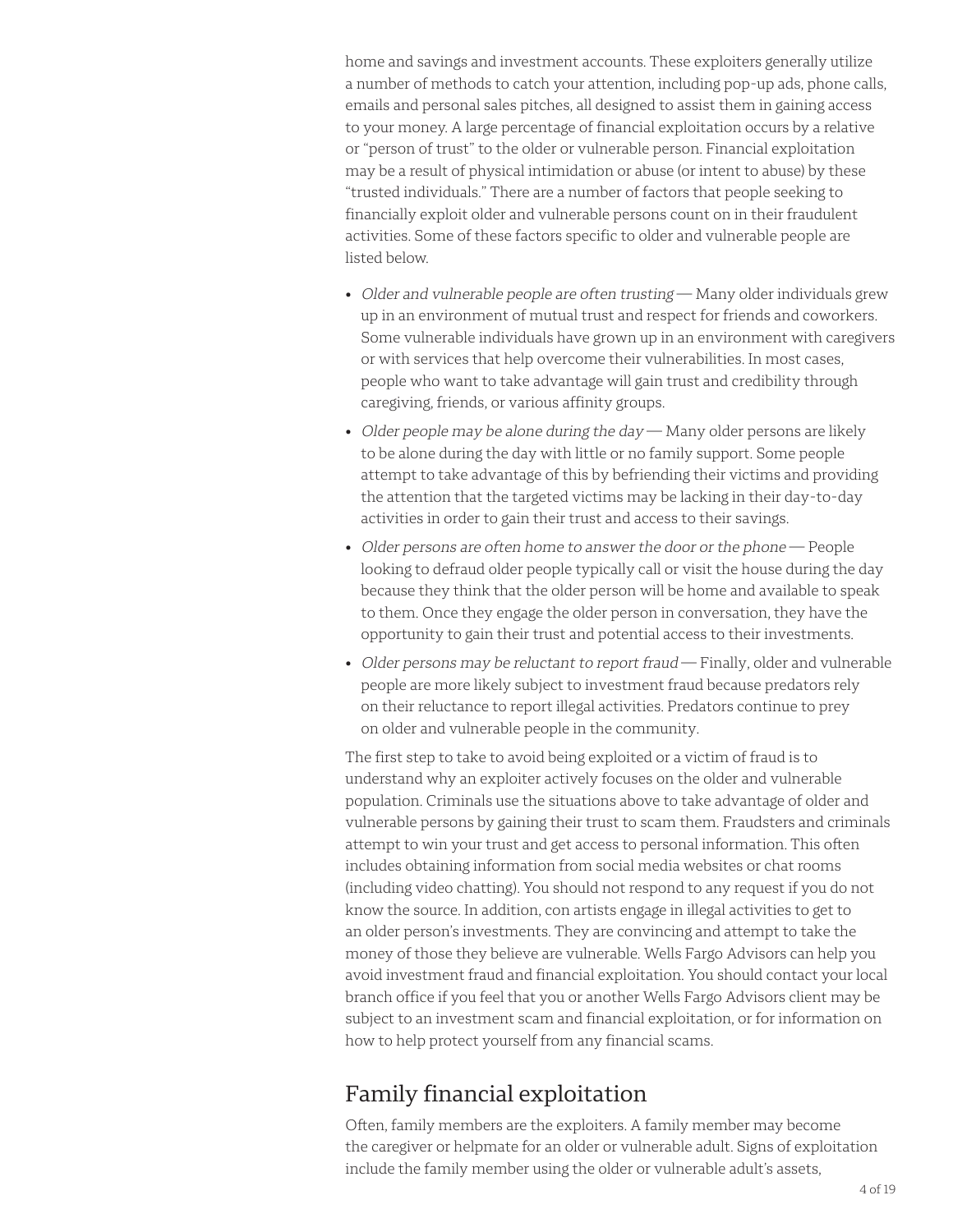transferring assets little by little to their own account, or distributing assets to other members of the family. The exploiter may attempt to take legal control over the person (such as by naming a new Power of Attorney, by changing the will to disinherit the family, or by bequeathing assets to themselves and/or their family). It is important to remember that anyone who has legal control over an older or vulnerable adult or their finances must utilize the funds or assets for the benefit of the older or vulnerable adult.

# Financial scams

### Common forms of scams and investment fraud

Investment scams and financial fraud and abuse can come in any number of forms. Some scams and abuses are easy to identify, but many are not easy to spot. The following are common scams that are designed to trick people into giving up money, personal information, or property. These scams are often committed by strangers who pose as "legitimate" financial representatives, bank officers, or government officials. If you encounter any of these fraudulent actions, you should refer to the "Reporting financial exploitation" section (further in this document) and contact your local law enforcement agency immediately.

Ponzi schemes — In Ponzi schemes, fraudsters advertise high rates of return on client investments. Instead of generating high rates of return, unknowingly, part of the original money deposited is returned to the investor as their "investment return." The initial investors tell their friends about the high returns, who then also invest. Unfortunately the initial "high returns" received by the investor were simply their own deposits being returned to them and any "high returns" received going forward are actually deposits from new investors. Typically, these schemes continue until new investors are no longer available, and not only does the scheme disappear, but so does all of the money invested.

Pyramid schemes — Pyramid schemes are much like Ponzi schemes because fraudulent sponsors also recruit a few initial investors and promise high rates of return on their investment — but only if initial investors recruit more investors. These schemes may be disguised as investment programs promoted through games, chain letters, or investment clubs. Pyramid schemes are focused on recruitment with the promise of increased investment return with increased recruits. As more recruits invest, they too are expected to recruit others to grow the fraudulent investment program. Unfortunately, like Ponzi schemes, pyramid schemes offer the return on deposits disguised as "high returns" although there is no actual investment program. In the end, new investors are unavailable, and so is your money.

Medicare/health insurance scams — Every U.S. citizen or permanent resident over age 65 qualifies for Medicare, so there is rarely any need for a scam artist to research what private health insurance company older people have in order to scam them out of money.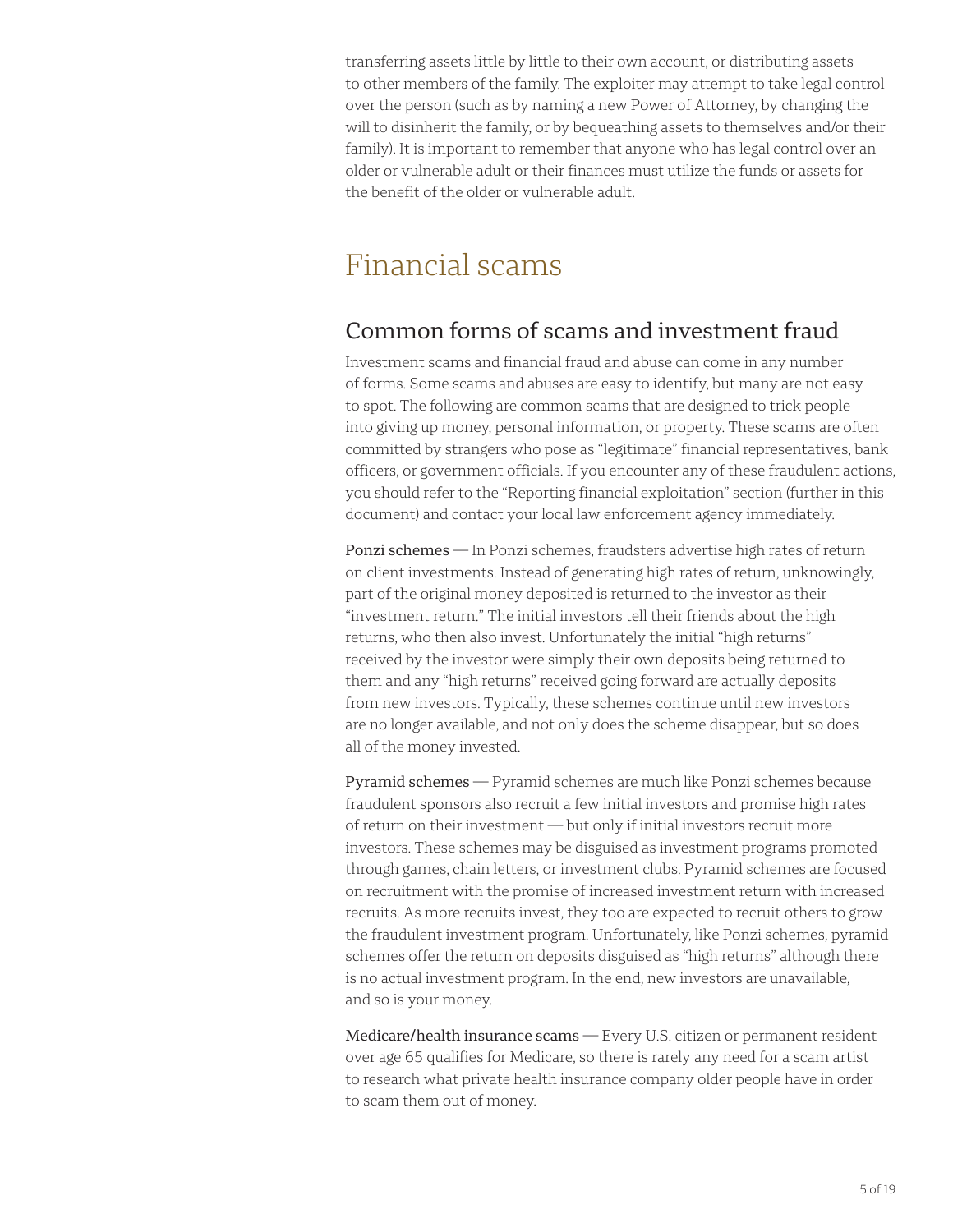In these types of scams, perpetrators may pose as a Medicare representative to get older people to give them their personal information, or they will provide bogus services for elderly people at makeshift mobile clinics, then use the personal information they provide to bill Medicare and pocket the money.

Coins and precious metals — Investment in high-quality or rare coins and precious metals is a common theme for fraudsters trying to scam you out of your money. Con artists attempt to sell you the coins and metals with a promise that the value of the investment will soar rapidly. They then request that you send them your money and, often, a commission or transaction fee to invest in the coins and metals. Unfortunately, there are no real coins or precious metals involved. Scammers typically claim that the actual assets are held in an exotic bank for safekeeping when they really do not exist or are not worth the value that the salesperson represents.

Oil and gas drilling — When oil and gas prices increase, so may the number of oil and gas drilling scams. Generally, investors are lured into purchasing an "ownership interest" in an oil well, an untapped oil field, or a drilling operation that promises rapid and lucrative investment gains and profits. Many times these scammers will send you official-looking surveys or maps or research reports that promise an abundance of oil. These fields generally do not exist or are highly speculative in nature even if they are legitimate. Regrettably, as soon as you send the salesperson your money to invest, it is as good as gone.

Counterfeit prescription drugs — Most commonly, counterfeit drug scams operate on the internet, where seniors increasingly go to find better prices on specialized medications. This scam is growing in popularity — since 2000, the FDA has investigated an average of 20 such cases per year, up from five per year in the 1990s.

The danger is that besides paying money for something that will not help a person's medical condition, victims may purchase unsafe substances that can inflict even more harm. This scam can be as hard on the body as it is on the wallet.

Viatical scams — When you purchase a viatical, you purchase the life insurance policy of a terminally ill person at a discounted price. This benefits the person who is ill because it generates cash to help them pay medical bills, etc., and the investor receives the full value of the contract when the person dies. Viaticals can be extremely risky to the purchaser because the ill person may live much longer than expected or in many instances was not sick at all. Furthermore, many times an insurance carrier may refuse to pay you the settlement or, worse, may have gone out of business. By the time you attempt to cash in, you lose all of your investment.

Affinity fraud — Members of closely knit groups such as places of worship, community groups, or clubs are targeted by con artists who claim to share the same interests. Con artists attempt to gain your trust through these shared characteristics and typically convince a trusted group or club leader to spread the word about their investment schemes throughout the group. You should be particularly wary of fraudsters who try to gain your trust and exploit your emotions because they are "just like you." Although these people claim to be looking out for your best interests, many times they are only attempting to take your money, property, or gain access to personal financial information.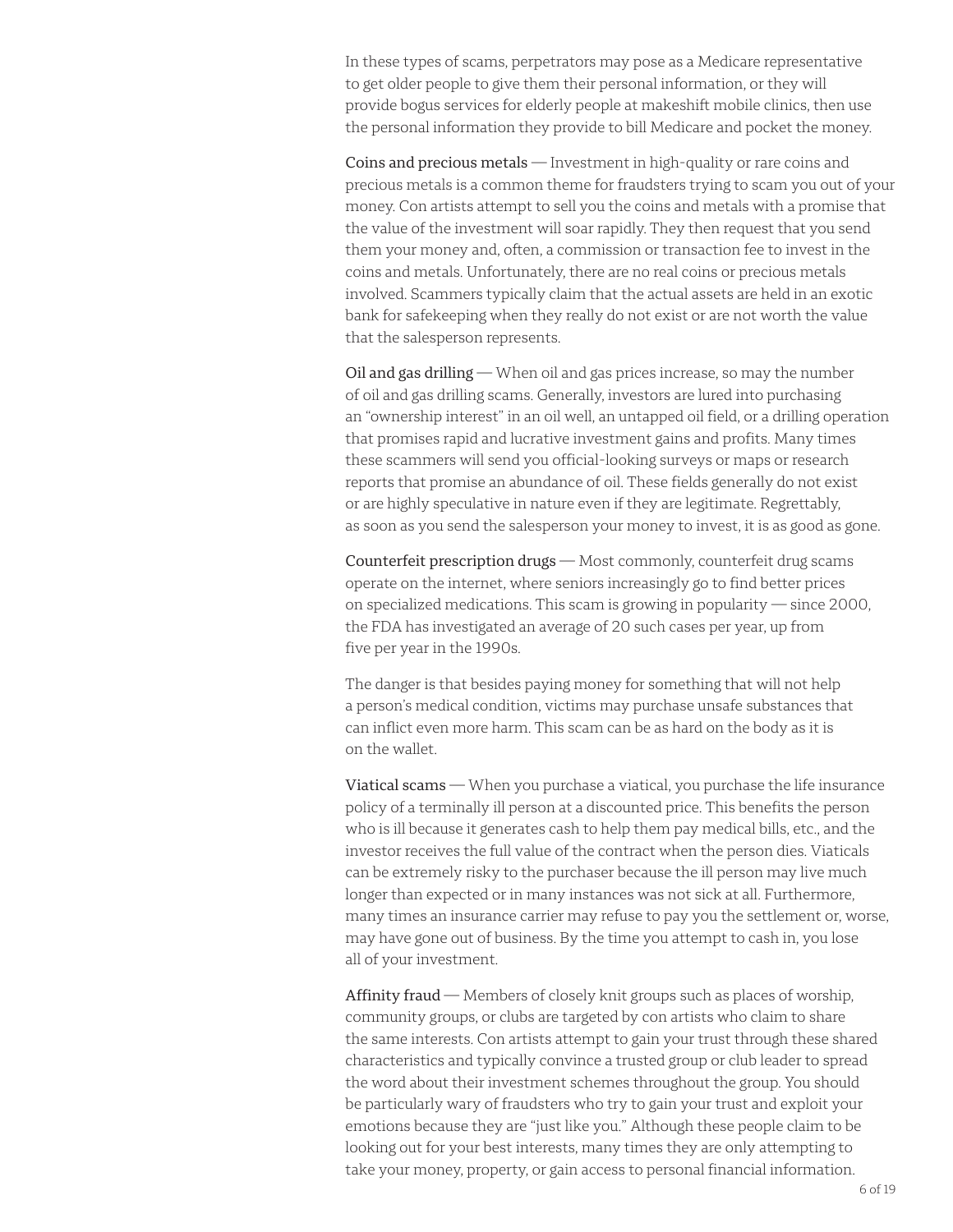Sweetheart/dating website schemes — In sweetheart/dating website schemes, sweetheart imposter individuals target lonely older investors and vulnerable adults. These con artists may befriend the older investor or vulnerable adult, through several online conversations, emails, and may exchange phony photos to gain an older person's trust and affections. Once strong bonds (or feelings) have been established between the individuals, the sweetheart imposter often will communicate a scenario convincing them to send the imposter money. Once successful, the imposter may make multiple requests for additional money to be sent. If the imposter feels that the befriended older person suspects any wrong-doing, they disappear along with all of the money sent to the imposter. In today's ever increasing interconnected society, this is a trend that continues to rapidly expand.

Funeral and cemetery scams — The FBI warns about two types of funeral and cemetery fraud perpetrated on seniors.

In one approach, scammers read obituaries and call or attend the funeral service of a complete stranger to take advantage of the grieving widow or widower. Claiming the deceased had an outstanding debt with them, scammers will try to extort money from relatives to settle the fake debts.

Another tactic of disreputable funeral homes is to capitalize on family members' unfamiliarity with the considerable cost of funeral services to add unnecessary charges to the bill. In one common scam of this type, funeral directors will insist that a casket, usually one of the most expensive parts of funeral services, is necessary even when performing a direct cremation, which can be accomplished with a cardboard casket rather than an expensive display or burial casket.

Granny scams — In these cases, the grandparent receives a phone call or an email from a fraudster who identifies themselves as their grandchild saying, "I've been arrested in another country" and "need money wired quickly" or "need cash cards for bail." The fraudster may also try to make it sound more legitimate by saying, "And by the way, don't tell mom or dad because they'll get upset."

Wrong number/fax/email scams - If you receive a "misdialed" call on your voice mail, mysterious fax on your fax machine, or errant message in your email inbox from a stranger with a "hot tip" for one of his or her friends, it is a scam. The message is designed to appear as if the person leaving the message didn't realize they were calling the wrong number or emailing the wrong account. The fraudster is hoping the victim is interested in this "hot tip" and will purchase the investment which helps to drive up the price. The con artist, or the person who left the message, then sells their shares of the investment for a profit. After they sell their shares, the price drops dramatically, and often, the victim is left with a worthless investment.

Prize and sweepstakes fraud – This type of fraud generally involves telemarketing scams targeting older and vulnerable adults who are informed that they are "winners" of a lottery or sweepstakes, although they never entered the lottery or sweepstakes. Generally, the fraudster states that the "winner" must pay the taxes on the winnings before he or she can receive the jackpot. As a result, the unsuspecting victim mails or wires thousands of dollars to a location outside of the United States. The victim may never receive any other correspondence, or in a variation of the scheme, they may receive a "certified"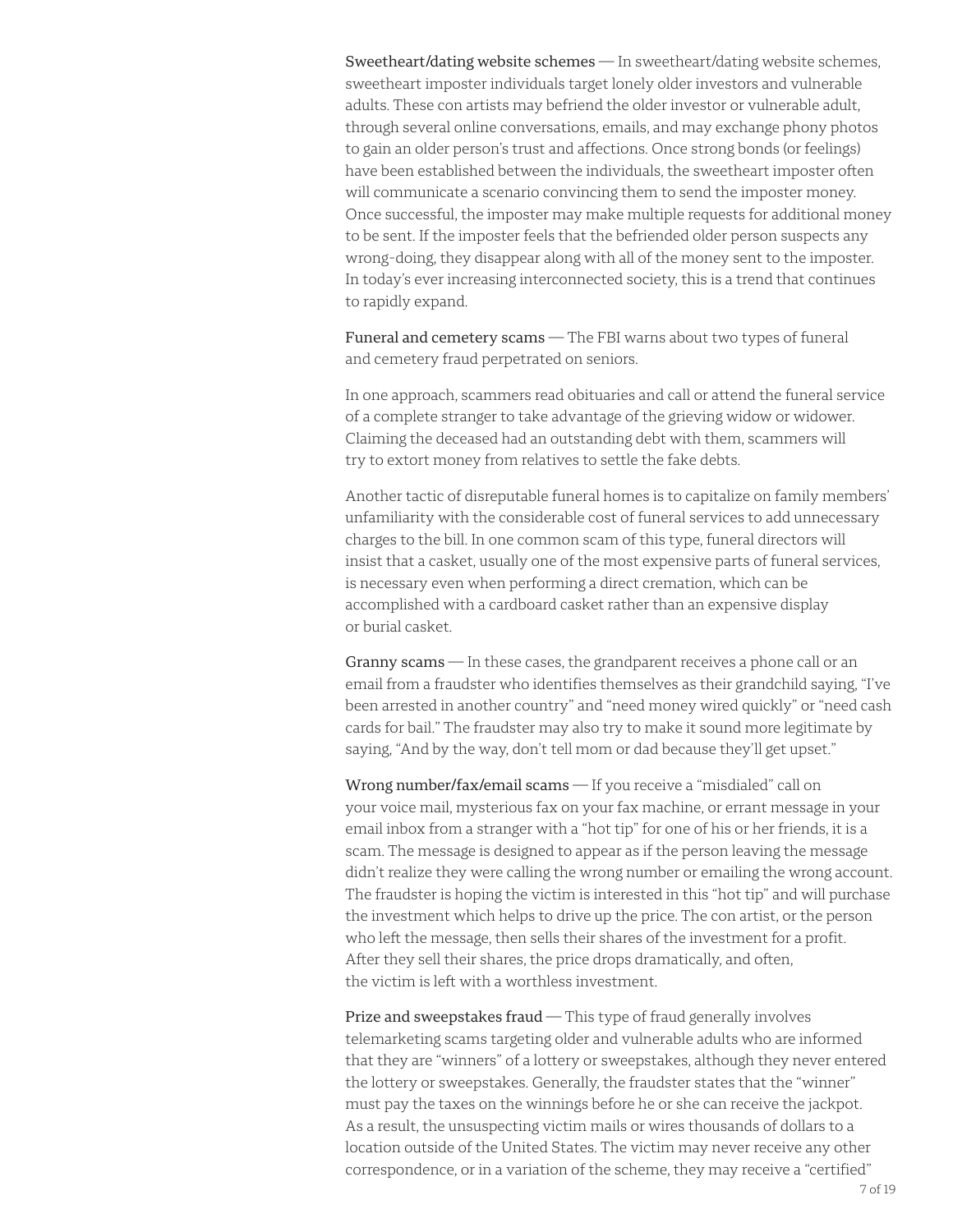check in the mail for a large sum of money, which the victim deposits into their account. The "certified" check turns out to be a counterfeit and is charged back to the consumer's account.

Advance fee scams – This type of scam generally begins with a random phone call or visit from a salesperson offering to pay you to buy worthless securities. Generally, the scammer has official-looking literature or a website that refers to a regulatory website and describes the safety and legitimacy of the investment offered. To participate in this offering, you must first pay an advance fee or commission for their service. Unfortunately, once you pay the fee, you will never see your money or the investments again.

Regulator or trusted official fraud  $-$  In this scam, the scammer disguises themselves as an "official" bank officer, Securities regulator, FBI agent, or police officer. The scammer contacts a bank customer, and asks the victim to go to the bank and withdraw a sum of cash from the teller for an investigation. The scammer instructs the victim that the cash should be placed in a bank envelope and brought directly to the "official." The "official" receives the envelope and pretends to count the cash. He or she informs the customer that it appears that the teller took one or two \$100 bills, and that he or she will need the money for evidence. The "official" departs never to be heard from again.

Financial firm employee impersonator  $-$  In this scenario, the victim receives a telephone call from someone claiming to be an employee of a financial institution. The con artist tells the targeted victim that there is a computer problem or security investigation and asks for their account information for verification, which gives the fraudster unlimited access to their accounts. Unfortunately, it is not until too late that the victim discovers funds missing from his or her bank or investment account.

Password fraud/identity theft - Technologically savvy fraudsters may steal your personal information and even your identity through the internet or emails. "Hackers" may gain access to your email account and correspond with people on your behalf. You should proceed with caution when visiting websites or opening attachments in emails from strangers. Do not enter personal information, such as Social Security number, date of birth, address, or financial and credit card information on websites that you are not familiar with; furthermore, you should not enter any personal information, such as passwords, bank account numbers, etc., on the internet while using any public computers, such as those in libraries, community centers, hotels, internet cafes, or coffee shops. These computers may have spyware or other means of tracking and stealing your personal information for criminal use.

Credit/debit card skimming and breaches — In credit/debit card skimming schemes, thieves use a device to steal credit card information during an otherwise legitimate credit or debit card transaction. For example, credit card skimming devices are often placed on ATMs or even held in the hands of waiters and store employees. When a credit card is run through a skimmer, the device stores the credit card information. Thieves use the stolen data to make fraudulent charges either online or with a counterfeit credit card. In the case of ATM and debit cards, thieves withdraw cash from the linked checking account. Credit/debit card skimmers are often found on stand-alone kiosks, ATMs, etc. Victims of credit/debit card skimming are often unaware of the theft until they receive a billing statement or overdraft notices in the mail.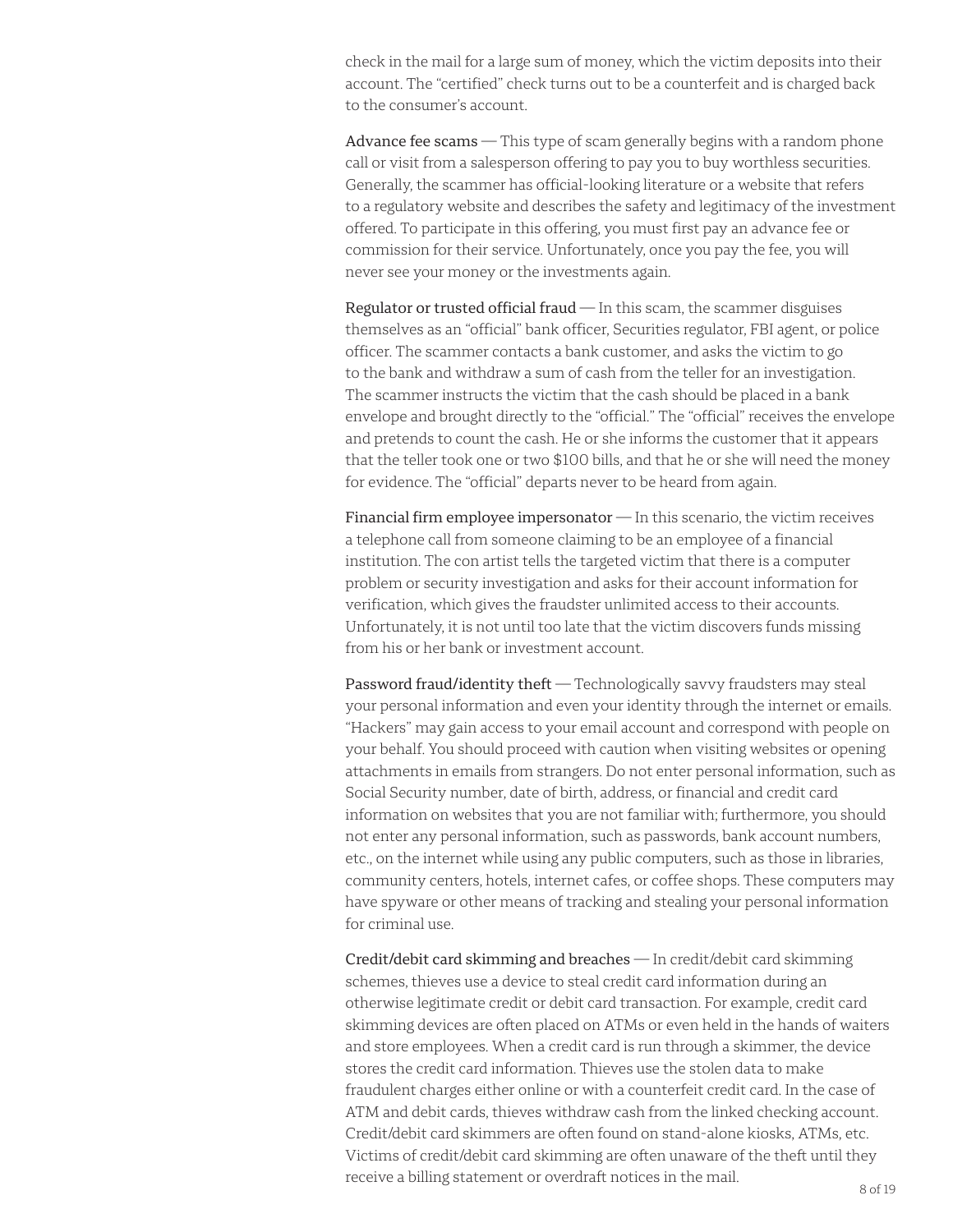Preventing and detecting credit skimming incidents can be difficult to detect since the credit cards are never lost or stolen. The best way to detect a skimmed credit card is to watch your accounts frequently. Monitor your checking and credit card accounts online daily and immediately report any suspicious activity. Credit/debit card breaches are becoming problematic for retailers across the world. In this scheme, hackers gain access to personal credit/debit card information by invading a retailers POS payment systems and stealing customer credit/debit card data.

Fraudulent anti-aging products  $-$  In a society bombarded with images of the young and beautiful, it's not surprising that some older people feel the need to conceal their age in order to participate more fully in social circles and the workplace. After all, 60 is the new 40, right?

It is in this spirit that many older Americans seek out new treatments and medications to maintain a youthful appearance, putting them at risk of scammers. Whether it's fake Botox like the one in Arizona that netted its distributors (who were convicted and jailed in 2006) \$1.5 million in barely a year, or completely bogus homeopathic remedies that do absolutely nothing, there is money in the anti-aging business.

Botox scams are particularly unsettling, as renegade labs creating versions of the real thing may still be working with the root ingredient, botulism neurotoxin, which is one of the most toxic substances known to science. A bad batch can have health consequences far beyond wrinkles or drooping neck muscles.

Homeowner/reverse mortgage scams - Scammers like to take advantage of the fact that many people above a certain age own their homes, a valuable asset that increases the potential dollar value of a certain scam.

A particularly elaborate property tax scam in San Diego saw fraudsters sending personalized letters to different properties apparently on behalf of the County Assessor's Office. The letter, made to look official but displaying only public information, would identify the property's assessed value and offer the homeowner, for a fee of course, to arrange for a reassessment of the property's value and therefore the tax burden associated with it.

Closely related, there is the potential for a reverse mortgage borrower to be scammed. Scammers can take advantage of older adults who have recently unlocked equity in their homes. Those considering reverse mortgages should be cognizant of people in their lives pressuring them to obtain a reverse mortgage, or those that stand to benefit from the borrower accessing equity, such as home repair companies that approach the older adult directly.

There are various other scams besides those listed here that you should be aware of. You should be skeptical of any calls from telemarketers or mail requesting personal information. You should never provide any personal information to strangers. If you think you may be the target of a scam, contact your local law enforcement office or a financial advisor for help.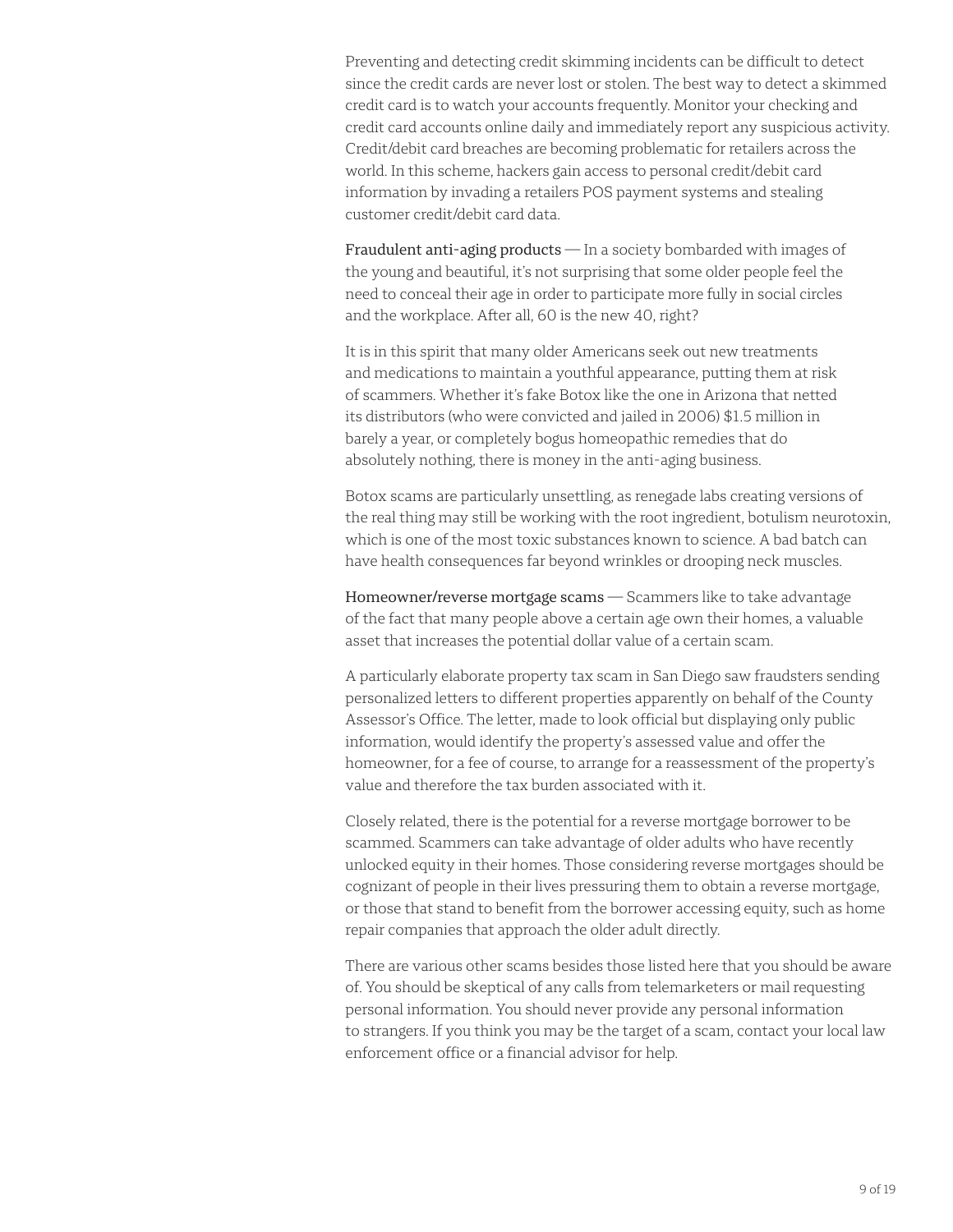### Professional sales strategies

#### High pressure sales tactics

Older and vulnerable adult investors are susceptible to high-pressure and misleading sales tactics from financial representatives who offer investments that are too good to be true, such as oil well drilling or gold coins. Sometimes unscrupulous financial representatives use threats or scare tactics to take advantage of their victim's anxieties about their future financial situation. Some of the more common high-pressure sales tactics used by fraudulent financial representatives who target older or vulnerable adults are listed as follows.

Misleading information — A deceitful financial representative may attempt to mislead you about a potential product or service, saying an investment has little or no risk or an above-average rate of return or income. They will often present marketing materials or disclosure information that focuses solely on the outstanding return with no mention of risk. These statements are almost always untrue and are a "red flag" to avoid the investment because it may be a scam.

Fear and intimidation — Some representatives and salespeople will prey upon older or vulnerable adults through fear and intimidation. They may use a number of scare tactics to gain access to your savings and investments, such as the threat of physical or financial harm, intimidating statements, recurring phone calls or contact, as well as a number of other abusive practices. These unethical salespeople may also attempt to play off of a person's anxieties about his or her future financial situation. The sole purpose of these practices is to scare you into giving them your money which you may never see again. If you are subjected to an abusive salesperson trying to intimidate or harass you, you should contact your local law enforcement officials and report them immediately.

"Limited-time offer" — Be wary of someone offering products and services that are available "for a limited time only." It's okay to say "no" to them and do your own research prior to making an investment decision, and seek a second opinion. Don't be afraid to ask questions. It is your money, and it should not be put at risk with a hasty decision.

Guarantees and promises – Con artists use promises of high returns to lure you into a financial scam. If a salesperson says "you are guaranteed to make money" or "I guarantee that you can't lose money," or promises you a guaranteed rate of return that seems too good to be true, it probably is too good to be true. You should be skeptical of this salesperson and his or her offerings.

#### Free meal seminars

It is common for older and vulnerable adults to receive an invitation to a free seminar or meal that may or may not mention any sort of financial presentation. Many of these events offer a nice meal and an opportunity to discuss various retirement issues with a financial representative. Though many are legitimate, some are not. Some events turn into high-pressure events where you may be given bad advice or pressured to open an account that is not suitable for your financial situation. In many instances, the financial professional may recommend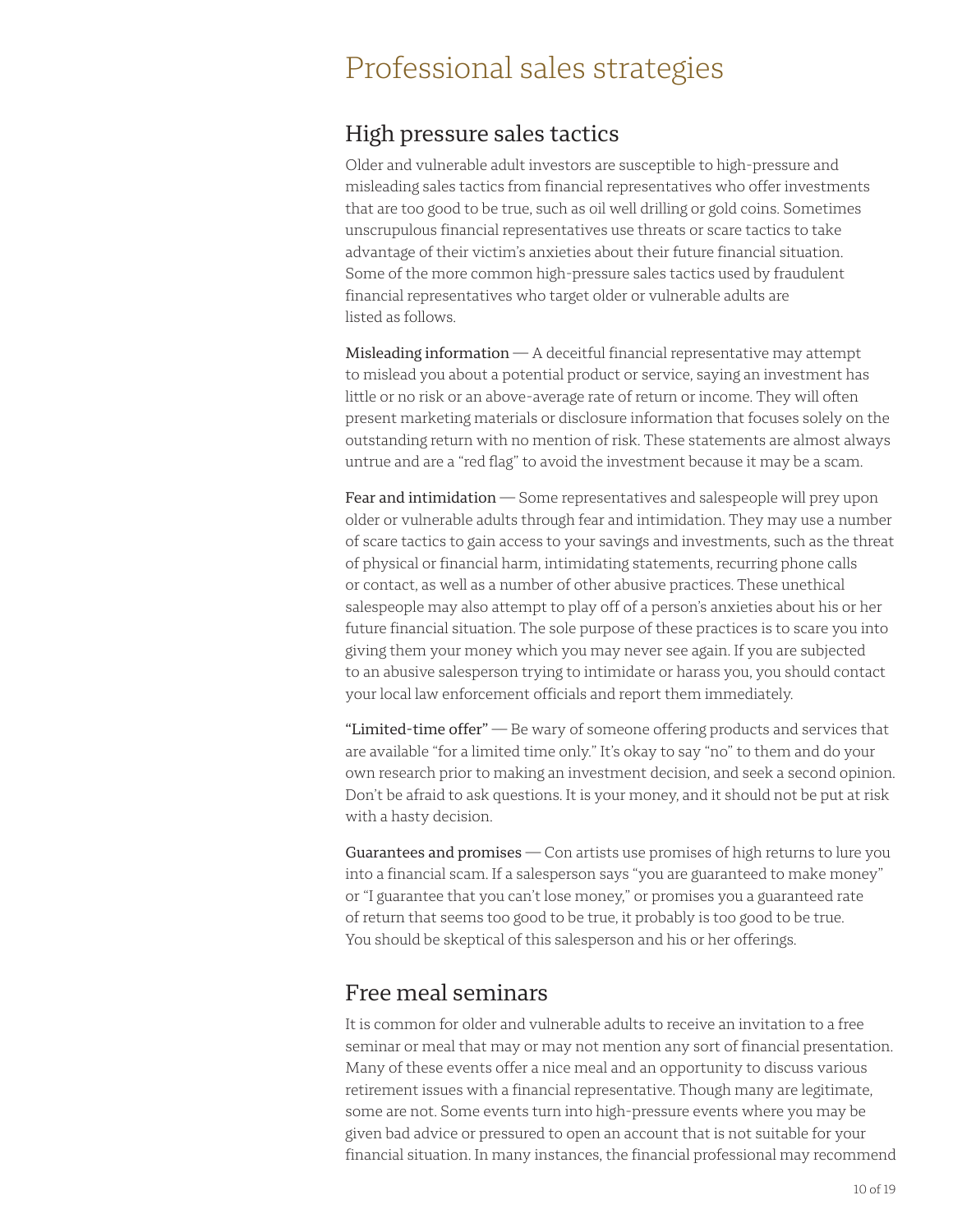liquidating securities positions and using the proceeds to buy unsuitable products. These recommendations may use high-pressure sales tactics and exaggerated claims about projected returns and provide little or no disclosure of the actual risks of the investment.

Wells Fargo Advisors does not permit our financial advisors to offer seminars meant to deceive the invitee. Wells Fargo Advisors' financial seminars and educational events follow guidelines designed to ensure the attendees receive a fair and balanced presentation that clearly discusses any risks, costs, and other factors associated with an investment in a no-pressure atmosphere.

#### Specialist designations

Financial representatives may refer to themselves as "elder specialists" or a similar title but often have no significant training in investment planning or in understanding the needs of older people. Older investors may put extra trust in these individuals as they may believe the representative is better qualified to assist them. Although a representative may claim to be an expert because of a designation, achievement, or experience, you should always check the background of the representative and any of their claims.

Bogus certifications or awards — Although a representative may claim to have a specialized industry designation or have won an award and have a fancy certificate on their wall to go along with it, it does not ensure they are in any way more experienced in dealing with older persons than any other professional. Often the training they received is nothing more than marketing and selling techniques targeting the elderly and the award may be based solely on their sales and not their knowledge.

False representations - False representations made by a salesperson may include misstatements of prior education and experience. You should carefully review a person's qualifications prior to doing business with them.

Education and experience — Before doing business with any investment professional, investors should check with the Financial Industry Regulatory Authority, Inc. (FINRA) or their state securities regulator to determine if the individual is properly registered or licensed, and if there are any complaints or disciplinary problems involving the individual or the firm.

Fraudulent representatives who attempt to gain your trust may present misleading information regarding their education and experience. For instance, a representative as part of their sales presentation may represent that they have worked in the industry for a number of years or have advanced training or education when in fact they have neither. FINRA provides a free service called "Broker Check" on their website, **[finra.org](https://finra.org)**, that you can use to research a representative.

Books — Some financial representatives will mislead a client about their knowledge and qualifications by placing their pictures and names on books about investing for older people and misrepresenting it as their own work when it was most likely written by another industry professional. Although there are a number of professionals within the industry who have authored books or articles, you should always verify who actually wrote the book or article before trusting the person who gave it to you with your money or investments.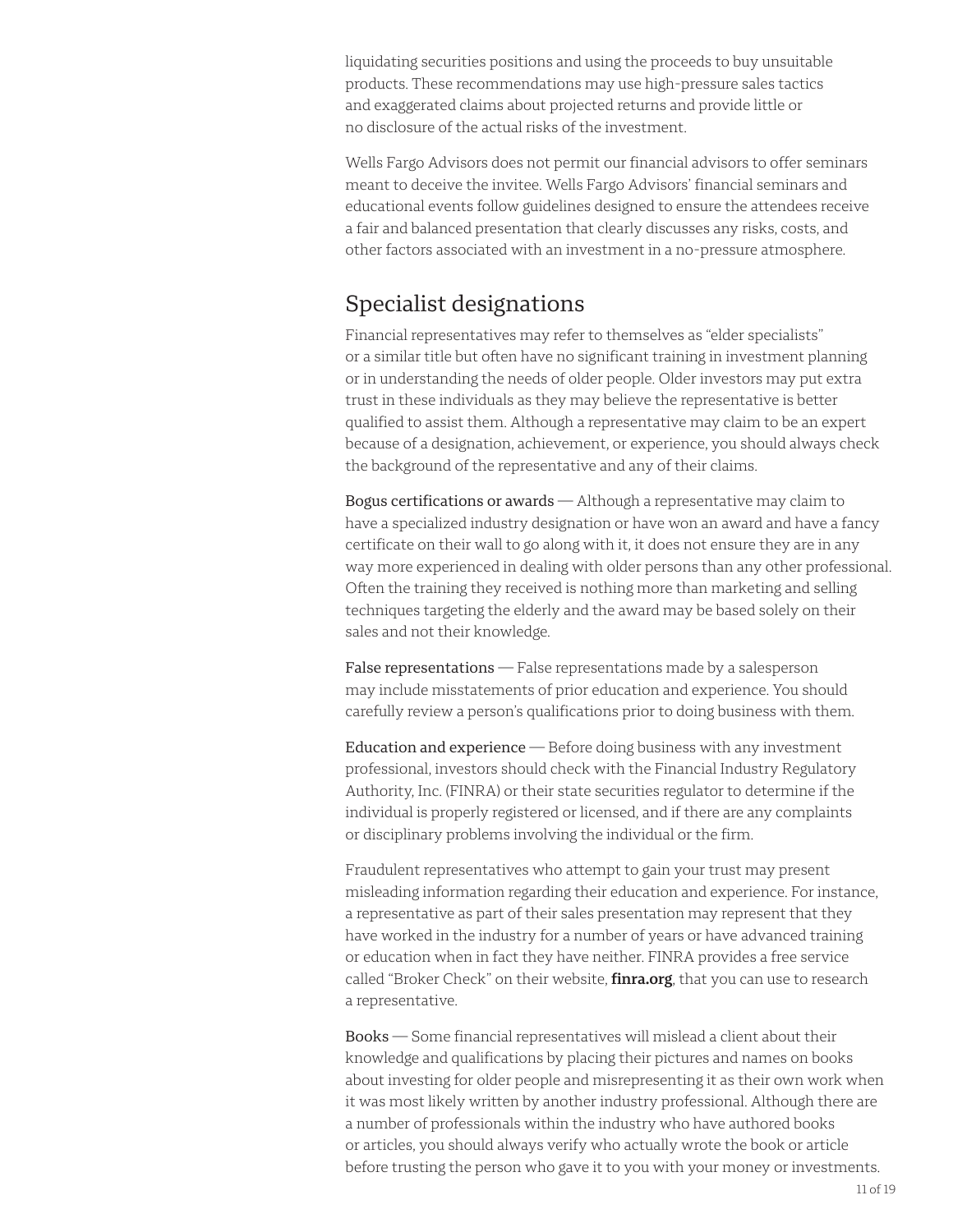### Unsuitable recommendations

No two investors have the same needs and financial situations. A financial representative who attempts to recommend an investment or sell you a financial product without considering your overall financial situation may be making an unsuitable recommendation. Financial professionals are required to know their client prior to making any recommendations. Knowing a client entails understanding his or her investing history, current financial situation, goals and objectives, and risk tolerance. A good salesperson is interested in learning about your needs and looking out for your best interest. If a financial representative attempts to sell you a product or service without knowing your overall goals and objectives, you should be skeptical of his or her actions and be aware that you may be a target of financial abuse. Good financial professionals listen more than they talk.

If you are presented with a product or service that you do not understand, take your time to fully comprehend the information and make sure to ask questions. It may also be wise to consult with a family member or close friend prior to making any final decisions. Do not let a financial representative rush you into a quick decision. It is important that any decision that you make with regard to your savings is an educated and well-thought-out decision.

#### **Products**

Some investment scams include nontraditional investment vehicles and methods. Investments such as annuities, life settlements, equity-indexed certificates of deposit, and other complex vehicles are legitimate and can be suitable investments. However, there are times when these products may not be suitable due to some of the features and costs associated with the investments. All have unique costs and risks associated with them, and some of the features that they offer may not be appropriate for your unique financial needs as an older investor.

Variable annuities - The value of variable annuity contract fluctuates as the underlying investments increase or decrease in value. Variable annuities often carry high commissions, fees, and surrender charges that must be paid if you pull money out of an annuity early. In some cases, annuities can increase your and any heir's tax burden. In addition, annuity contracts are complex and offer many alternatives that may not be suitable for your financial situation as an older investor. Annuities are long-term investments that may limit the amount of funds that may be withdrawn at any time. You may not be able to access funds when you need them without significant withdrawal penalties.

An important feature of annuities is the tax-deferral benefit. Since annuity tax deferral is irrelevant in an IRA or a qualified retirement plan, customers should purchase an annuity only if one or more other product features is important enough to justify the added costs associated with the feature. Similar investments offered outside the annuity may be available at a lower cost.

All factors listed above should be considered when discussing an annuity purchase with a financial representative.

Having financial and medical documents in order, doing research about your sales representative and investments, monitoring your information, limiting your access to fraudsters, and reviewing all on an ongoing basis are some ways to help proactively protect yourself.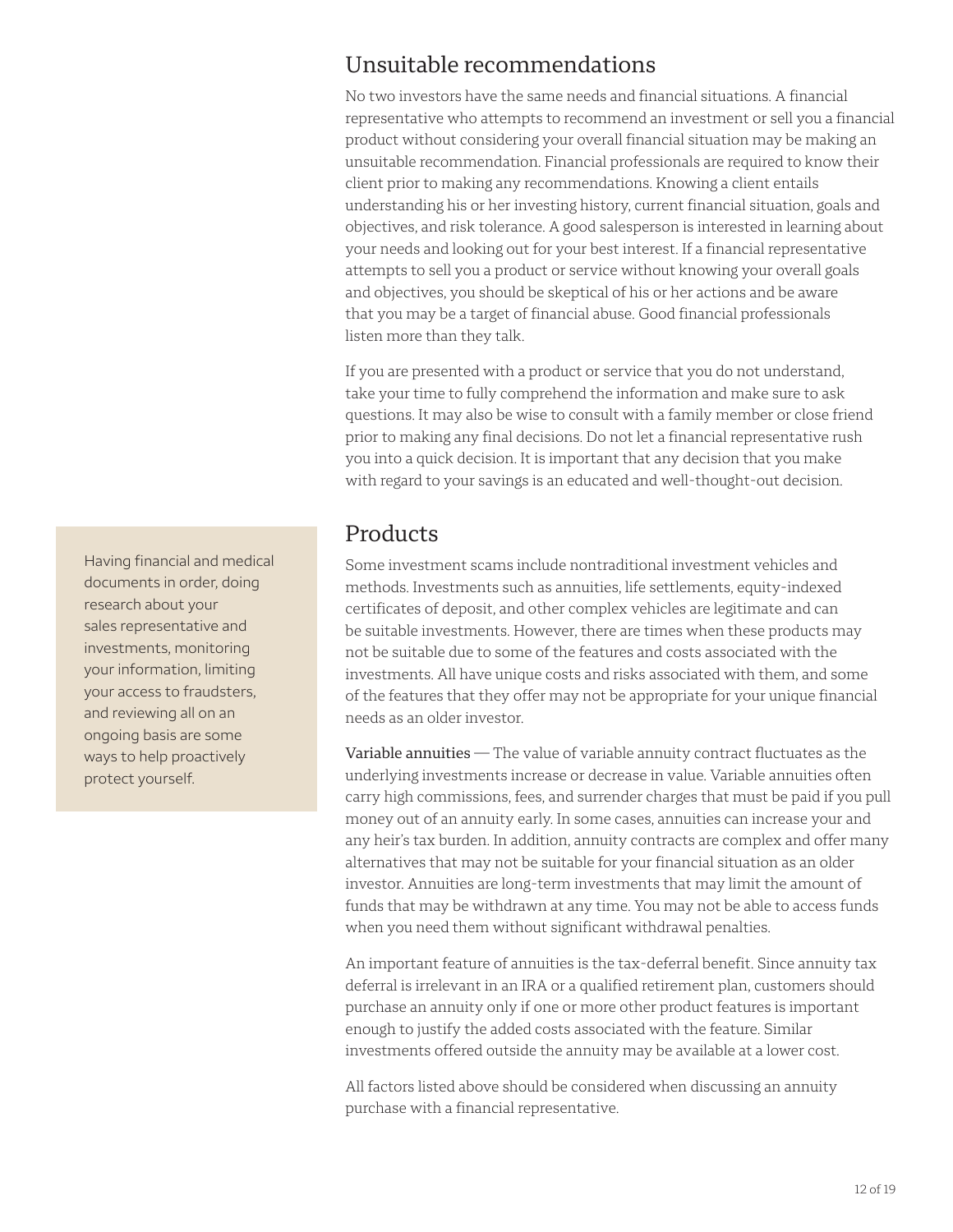Variable annuities and mutual funds are sold by a prospectus. Please carefully consider the investment objectives, risks, charges, and expenses before investing. The prospectus, which contains this and other information, can be obtained by calling your financial advisor. Read it carefully before you invest.

Equity-indexed annuities — Equity-indexed annuities (EIAs) are like variable annuities but also offer features that are similar to fixed annuities. A fixed annuity's rate of return and payout are both guaranteed by the insurance carrier. An EIA's rate of return fluctuates more than a fixed annuity but less than a variable annuity. Many EIAs offer a guaranteed interest rate combined with an index-linked interest rate. Although an EIA may be suitable for you based on your overall financial situation, they are very complex products in which it is very difficult to calculate any gains or losses that the annuity may have incurred. EIAs also involve many of the same risks and costs involved with variable annuities and the guarantees offered are dependent on the claims paying ability of the issuer. As with any product, it is important that you fully understand all aspects of the investment by reading the educational materials available and asking your financial advisor questions.

Life settlements — A life settlement involves the sale of your life insurance policy to a party other than the issuing insurance company for a premium to the cash surrender value but less than the death benefit. Life settlements can be suitable for some people due to the immediate source of liquidity that they provide. They can also be a viable option for people who are considering surrendering their policy or letting it lapse. Although life settlements may be beneficial for some investors, they are not always suitable transactions due to the high transaction costs and loss of life insurance, which you may need in the future. It is important to know all of the facts prior to considering a life settlement. Consider the costs and expenses, the value that you will receive, and most importantly, your future needs prior to entering into a life settlement.

Equity-indexed certificates of deposit — Equity-indexed CDs differ from traditional bank-issued CDs, which guarantee principal and interest if held to maturity. Equity-indexed CDs offer an interest coupon payment or return based on a stock market index. Returns on these products are not guaranteed and are not FDIC-insured. They are subject to the market risk of the index to which they are linked and may fluctuate in value over time. As a result, these products may offer no return over time or a negative return if liquidated prior to maturity. These products may not be suitable for investors who need the money or potential income for retirement.

Leveraged exchange-traded funds  $(ETF)$   $\rightarrow$  A leveraged ETF does not amplify the annual returns of an index; instead it follows the daily changes. For example, let's examine a leveraged fund with a 2:1 ratio. This means that each dollar of investor capital used is matched with an additional dollar of invested debt. If one day the underlying index returns 1%, the fund will theoretically return 2%. The 2% return is theoretical, as management fees and transaction costs diminish the full effects of leverage. The 2:1 ratio works in the opposite direction as well. If the index drops 1%, your loss would then be 2%. Therefore losses may have a magnified effect in the portfolio of an older person/investor.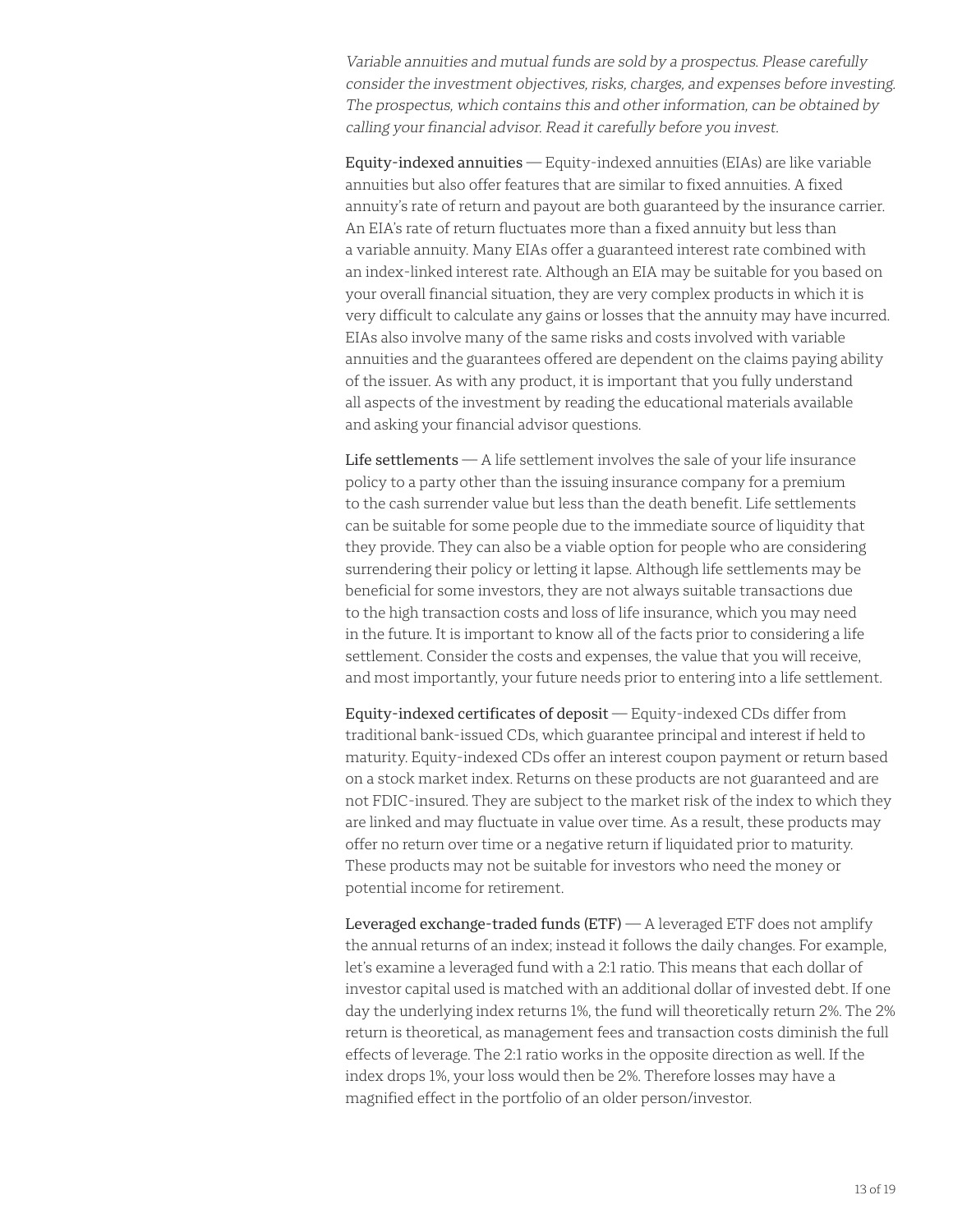Complex investments — Complex investments, such as structured products, closed-end funds, hedge funds, and managed futures funds, may not be suitable for your financial situation. These investments typically offer higher expenses and fees to the investor and are typically less liquid than traditional investments. Complex investments may use leverage. The use of leverage in an investment portfolio can magnify any price movements, resulting in high volatility and potentially significant loss of principal. Other risky and highly speculative investment strategies may be used as well, including short sales, futures investing, derivative instruments, investments in non-U.S. securities, "junk" bonds, and investments in illiquid investments. Such strategies may further enhance the risk associated with these complex investments. These products are suitable only for investors who have the financial ability to hold these investments through periods of volatile markets and are able to bear a potentially significant loss in investment value. Such investments are subject to fewer regulatory requirements than mutual funds and other registered investment company products and thus may offer investors fewer legal protections than they would have with more traditional investments. In addition, they may not be required to provide investors with periodic pricing and valuation information and there may be a lack of transparency with respect to the underlying holdings. Also, some of these products may be structured as a "fund of funds" (FoF). Although FoF's may offer further diversification (which cannot eliminate the risk of fluctuating prices and uncertain returns), they are often very expensive investments as an investor will incur both asset-based fees and expenses at the fund level and the indirect fees, expenses, and asset-based charges flowing from the underlying holdings in which the funds invest.

### How to help protect against financial fraud

An older or vulnerable adult should consider these top five financial and medical documents to help prevent financial exploitation:

Durable Power of Attorney — Durable Power of Attorney is a legal document in which you name another person to act on your behalf. This person is called your agent or attorney-in-fact. You can give your appointed agent broad or limited management powers. You should choose this person carefully because he or she will generally be able to sell, invest, and spend your assets.

 $Will - A$  will provides instructions for distributing your assets to your family and other beneficiaries upon your death. Your attorney can customize the provision of your will to meet your needs. You appoint a personal representative to serve as your "executor" to pay final expenses and taxes, and then distribute your assets according to your will.

Healthcare Power of Attorney — Healthcare Power of Attorney authorizes someone to make medical decisions for you in the event you are unable to do so yourself.

Living will  $-$  A living will expresses your intentions regarding the use of lifesustaining measures in the event of a terminal illness. It expresses what you want but does not give anyone the authority to speak for you.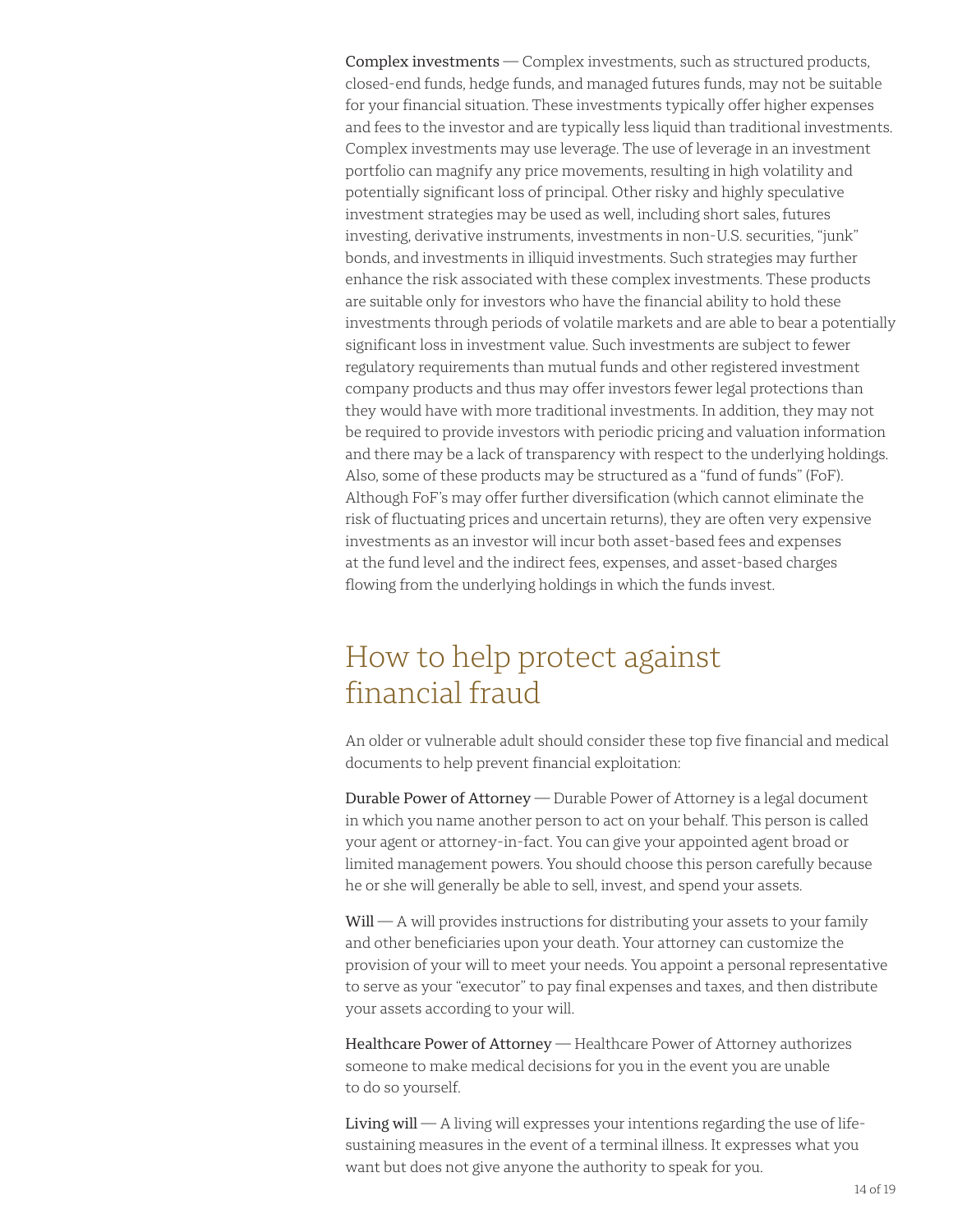Revocable living trust  $-$  A revocable living trust is one type of trust often used in an estate plan. By transferring assets into a revocable trust, you can provide for continued management of your financial affairs during your lifetime (when you're incapacitated, for example), at your death, and even for generations to come.

Wells Fargo Advisors and it's affiliates do not provide tax or legal advice. Please consult with your tax and/or legal advisor before taking any action that may have tax and/or legal consequences.

Remember, your responsibilities do not end once you have selected a financial representative and investments. A key to financial protection is ongoing monitoring of your account and maintenance of important records.

Naming a "trusted contact person" — The trusted contact person is intended to be a resource for a firm in administering the customer's account, protecting assets, and responding to possible financial exploitation. If a firm has been unable to contact a customer after multiple attempts, a firm could contact a trusted contact person to inquire about the customer's current contact information. Or if a customer is known to be ill or infirm and the firm has been unable to contact the customer after multiple attempts, the member could contact a trusted contact person to inquire about the customer's health status. Additionally, the firm could reach out to a trusted contact person if it suspects that the customer may be suffering from Alzheimer's disease, dementia, or other forms of diminished capacity. The firm could also contact a trusted contact person to address possible financial exploitation of the customer before placing a temporary hold on a disbursement.

Monitor credit reports — In addition to reviewing your investment-related and bank information, it is important to periodically check your credit report to ensure that no activity is occurring without your knowledge with your credit cards, personal information, etc. Financial fraudsters use your personal information to drive up credit balances, open new credit accounts, and destroy your credit record without your knowledge.

National "Do-Not-Call" registry — You can help protect yourself from phone solicitations by entering your phone number into the National "Do-Not-Call" registry located on the internet at **[donotcall.gov](https://donotcall.gov)**. After you enter your number on the registry, most telemarketers are not permitted to call your phone number, providing you further protection from fraudulent salespeople. If you feel that you may have been compromised or the victim of fraud or exploitation you will want to change your phone number.

Do you know where to turn if you want to learn more about your current or future financial representative? It is important that you know where to get key background information on not only the representative but also on their employing firm to better protect yourself.

Central Registration Depository system (CRD) — The CRD is a valuable source of background information on financial representatives and financial institutions. It is a computerized database that holds licensing and registration information for financial representatives and firms all across the country. Accessible through FINRA, the CRD can provide information about a financial representative's or firm's past, including: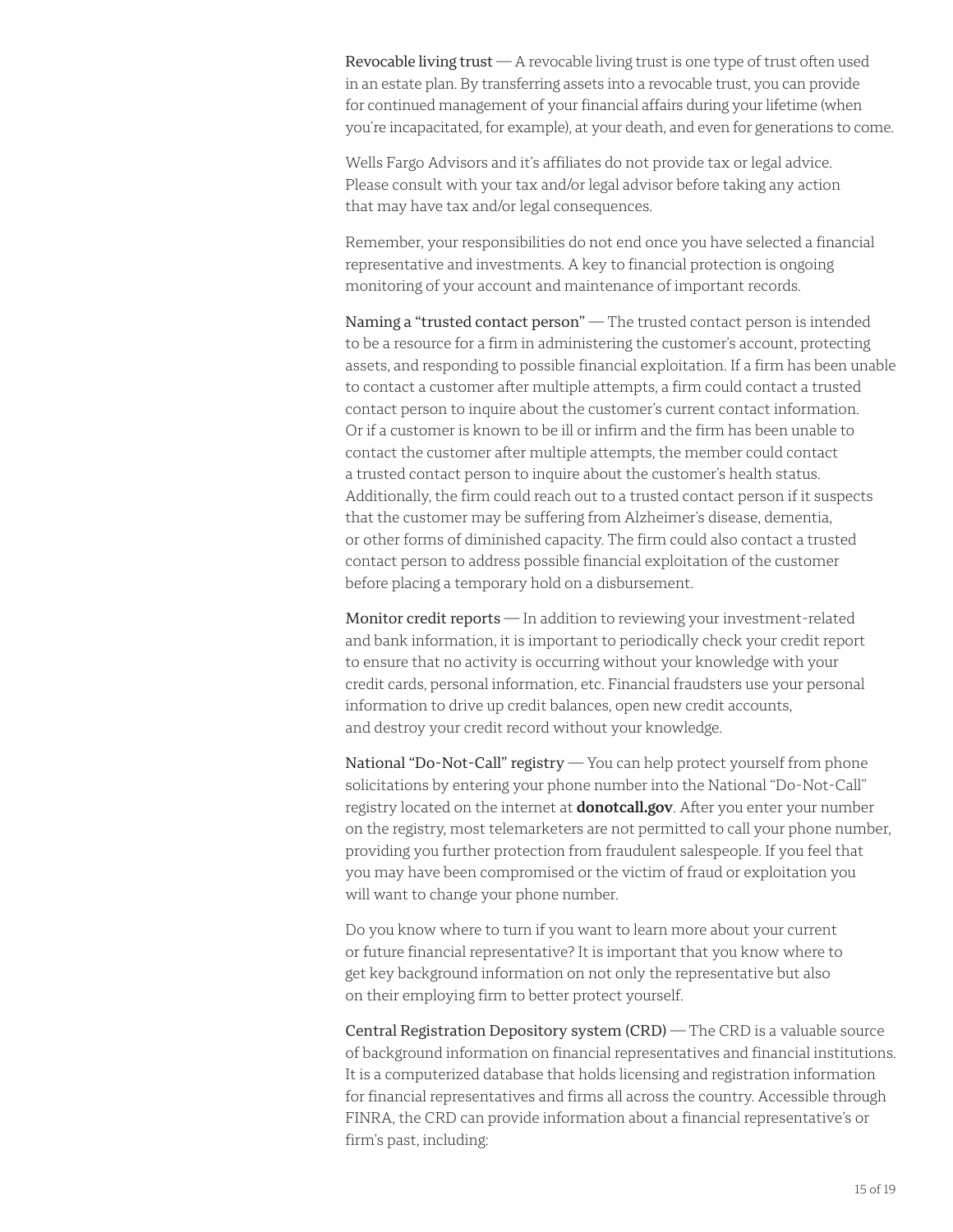- Employment history
- Licensing and registration status
- Disciplinary history relating to the securities industry
- Civil judgments and arbitration decisions
- Criminal convictions
- Bankruptcies

CRD reports are publicly available for free. To obtain a report, visit the FINRA website at **[finra.org](https://finra.org)** and select "FINRA BrokerCheck." Using this tool you can check the background of any registered financial professional and financial firm.

Monitor statements and confirmations - After you have invested, you should receive periodic account statements and transaction confirmations for each trade. Do not ignore these documents. It is important that you read each statement and confirmation carefully to make sure that all activity and balances are accurate and that all transactions were completed exactly as instructed. Consider sending duplicate statements or grant access to view duplicate statements online to a person of trust. Do not throw your statements away. If you no longer wish to maintain a copy, destroy your financial documents properly. Make sure to create a file folder for your reference to include all investment related information.

Online account alerts — Help protect your online access by setting up additional security alerts to notify you of important sign-on related activity.

# Keep records safe and current

Every investor should keep their financial records and information in a safe place. A waterproof container or fireproof safe is a good place to store your most important financial documents in your house so they are safe in case of emergency or natural disaster, such as a hurricane, earthquake, or flood. In addition, you should keep copies of those records in another secure location, such as in a safe deposit box at your local bank or at a trusted relative's house. Never give your information to a stranger. Access to your financial information is an open invitation for financial abuse by a scammer. Some key information that you should keep safe includes:

- Social Security cards and numbers
- Passports and government-issued identification
- A list of your financial institutions and your financial representatives
- A list of your account numbers for investment, bank, and credit card accounts
- Keep passwords in a safe place
- Current account statements
- Any proof of financial and property records

An older or vulnerable adult should keep their top five financial and medical documents (see "How to protect against financial fraud" section above) in a secured location.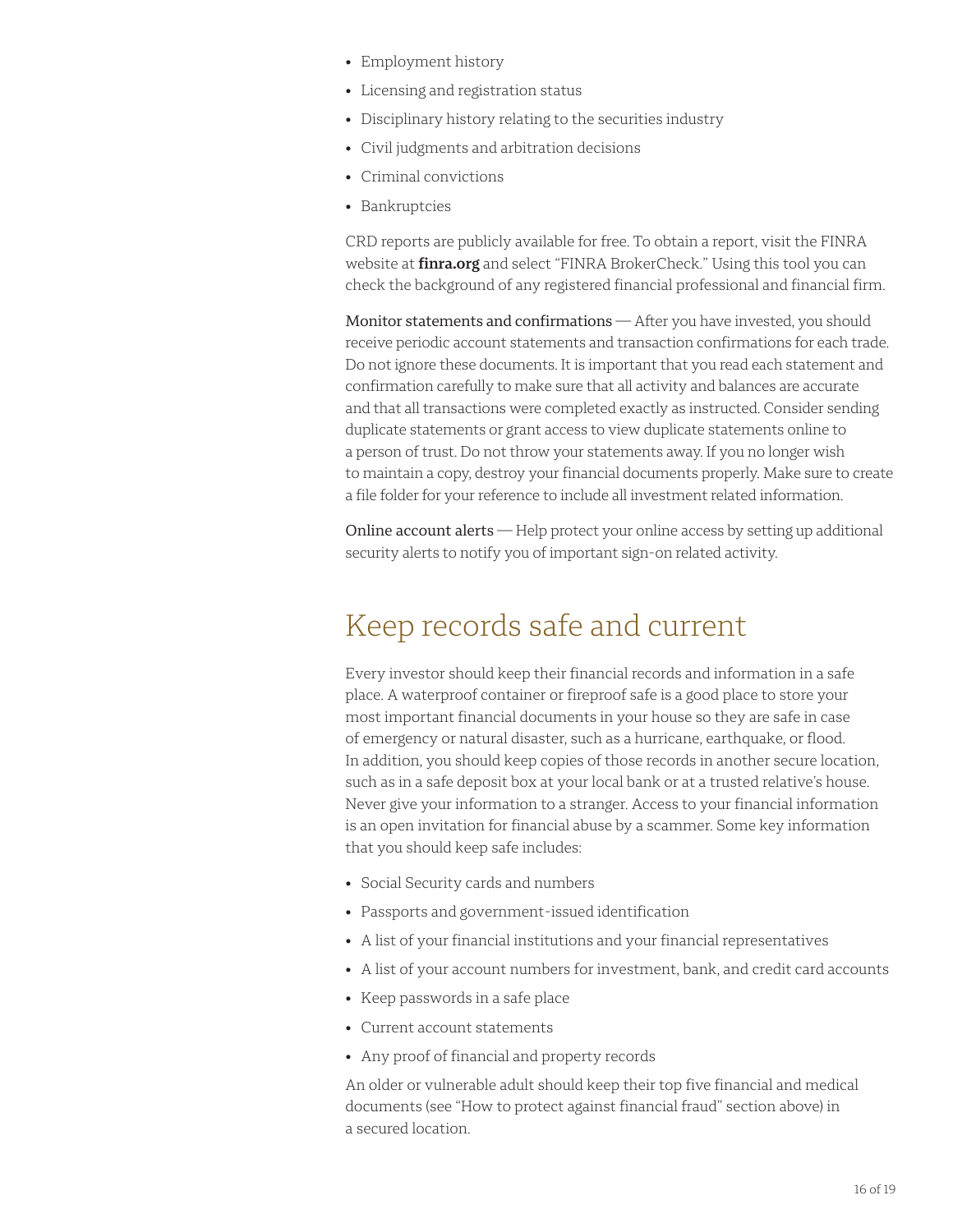In addition to maintaining physical copies of records, it may be prudent to have secure online access to any of your credit card, banking, or investment accounts. Not only does this let you manage your accounts online, it also gives you access to many important documents, such as statements, transaction confirmations, and account balances. If you do access confidential information via the internet, make sure to use a secure internet connection with virus protection and firewalls to increase the security of your online activity.

It is also essential that you keep all financial information current. This not only includes your investment and personal information but also information about account beneficiaries. If your financial situation is updated or beneficiaries change, it is important to communicate this to your financial representative and maintain records of such adjustments.

Proper destruction of records - Any record containing personal, financial, or health related information should be destroyed properly. This includes shredding important documents that are no longer necessary to retain, preferably using an automatic shredder. Most automatic shredders have capabilities to destroy digital media, CD's, disks, credit/debit cards, and in some cases, computer memory. Older persons and vulnerable adult investors that perform this task themselves should mix up the shredded contents into multiple trash bags prior to disposal to the landfill.

### How to identify financial exploitation

No matter how great an investment may sound when it is presented, there are a number of steps you should take before you invest your money. Whether the offer comes in the form of an inadvertent email, a random phone call, or a knock at your front door, you should always take time to understand the products and services and do your research before you invest.

Some of the best questions to ask yourself are as follows:

- Has anyone asked me to change beneficiary designations on accounts or in a will or a trust?
- Do I make loans or gifts more often than I can afford?
- Am I getting calls from people who ask me for money? For example, relatives, caregivers, home-maintenance or other service providers, or people who indicate that you have won a lottery or prize.

Product — Is the product registered in your state or with the U.S. Securities and Exchange Commission? Does it really sound like the right investment for your current and future financial needs?

Financial representative  $-$  Is the person associated with a reputable financial firm? Is he or she licensed in your state or registered with the appropriate regulatory body? If you answer no to any of the questions above, or do not receive acceptable answers from the salesperson, you should beware of both the financial representative and the investment that they are attempting to sell you. Some additional warning signs that can help you identify a scam may be contained in the way the investment idea is presented to you.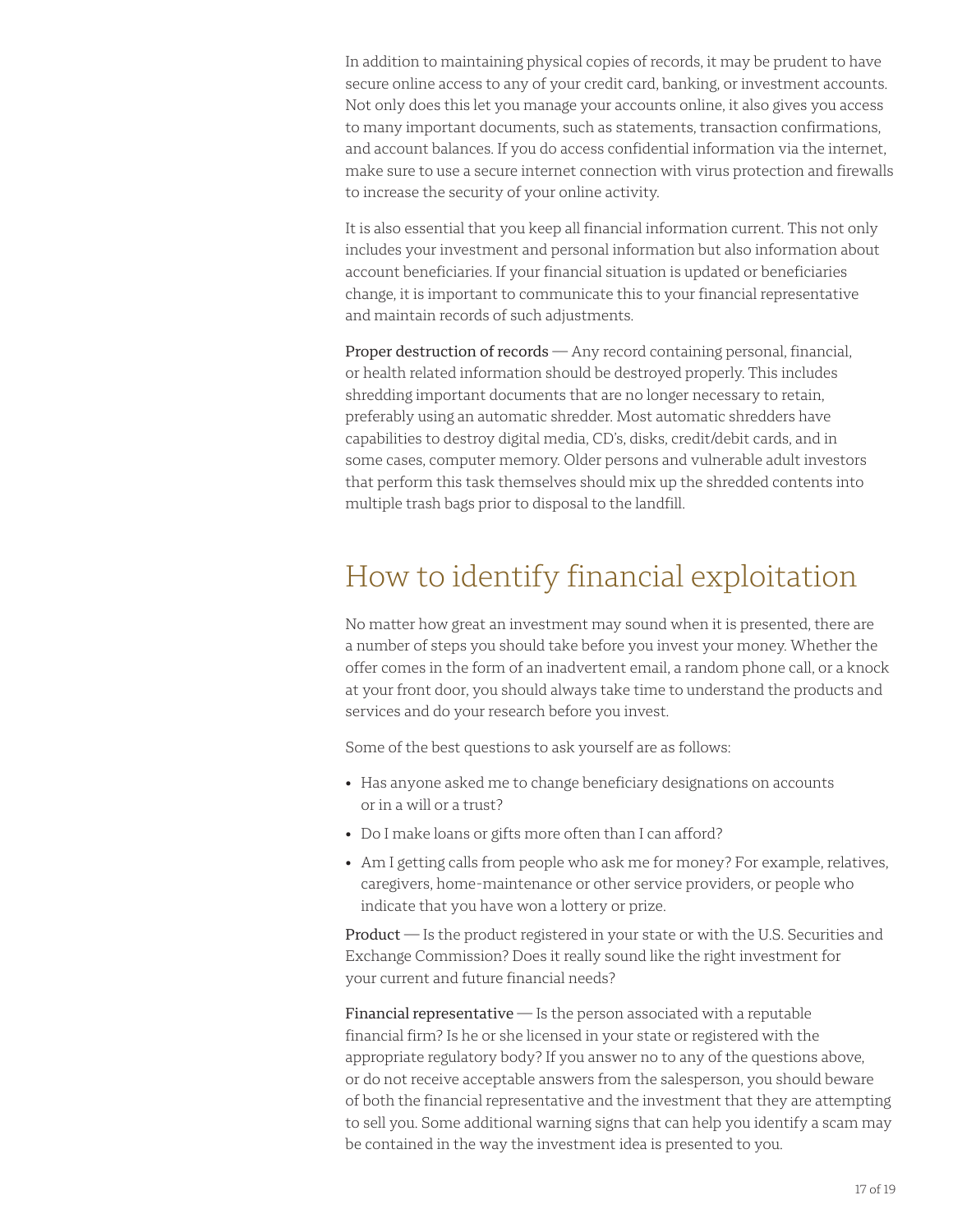Remember, if it sounds too good to be true, it probably is. Examples of verbal warning signs are listed below:

- "I guarantee that you will profit from this investment"
- "There is no risk to this investment"
- "This is a limited-time offer available only to qualified investors"
- "Make the check payable to me"
- "I promise you rates of return unavailable through other investments"

If you hear any of the quotes listed above or feel pressured into investing, it may be a sign of an investment scam designed to take advantage of you and take your life savings. When depositing funds into an investment account, you never give or send cash to a financial representative; instead you should use checks. Make sure the check is made payable to the brokerage firm or the clearing firm, if applicable.

If you are uncomfortable about the offer or the salesperson, you should ask another financial professional for a second opinion prior to investing in the product or service.

### Reporting financial exploitation

If you suspect that you are the victim of a scam or are offered an investment product that sounds too good to be true, it is important not only for your own protection, but also for that of others in your community, that you report the activity immediately. If you encounter activity that seems suspicious, within your community you can contact your local law enforcement officials to seek help.

You can also call Wells Fargo Advisors for assistance in reporting a scam and to find out how you can protect yourself. You can reach the Wells Fargo Advisors Client Service Department at 866-887-2402. Outside of your local law enforcement agency, there are a number of organizations that you can turn to for help. These resources include your state regulatory body, as well as national regulatory organizations such as FINRA. You may reach FINRA by calling the FINRA Securities Helpline for Seniors at 844-57-HELPS (844-574-3577).

Older people's organizations such as your State Department of Health and the National Council on Aging also offer support to those who may be victims of financial abuse. Please reference the [Eldercare Locator](https://eldercare.acl.gov/) in the Resources section below. This locator can help you find local services and resources by ZIP code or city name. We have also listed a number of helpful resources for you in the section below for your reference. If you suspect that you may be a victim of financial fraud or abuse, do not feel embarrassed or afraid to contact a person or organization that can help you. Not only will you be protecting yourself, but you will also help protect other older people in your community.